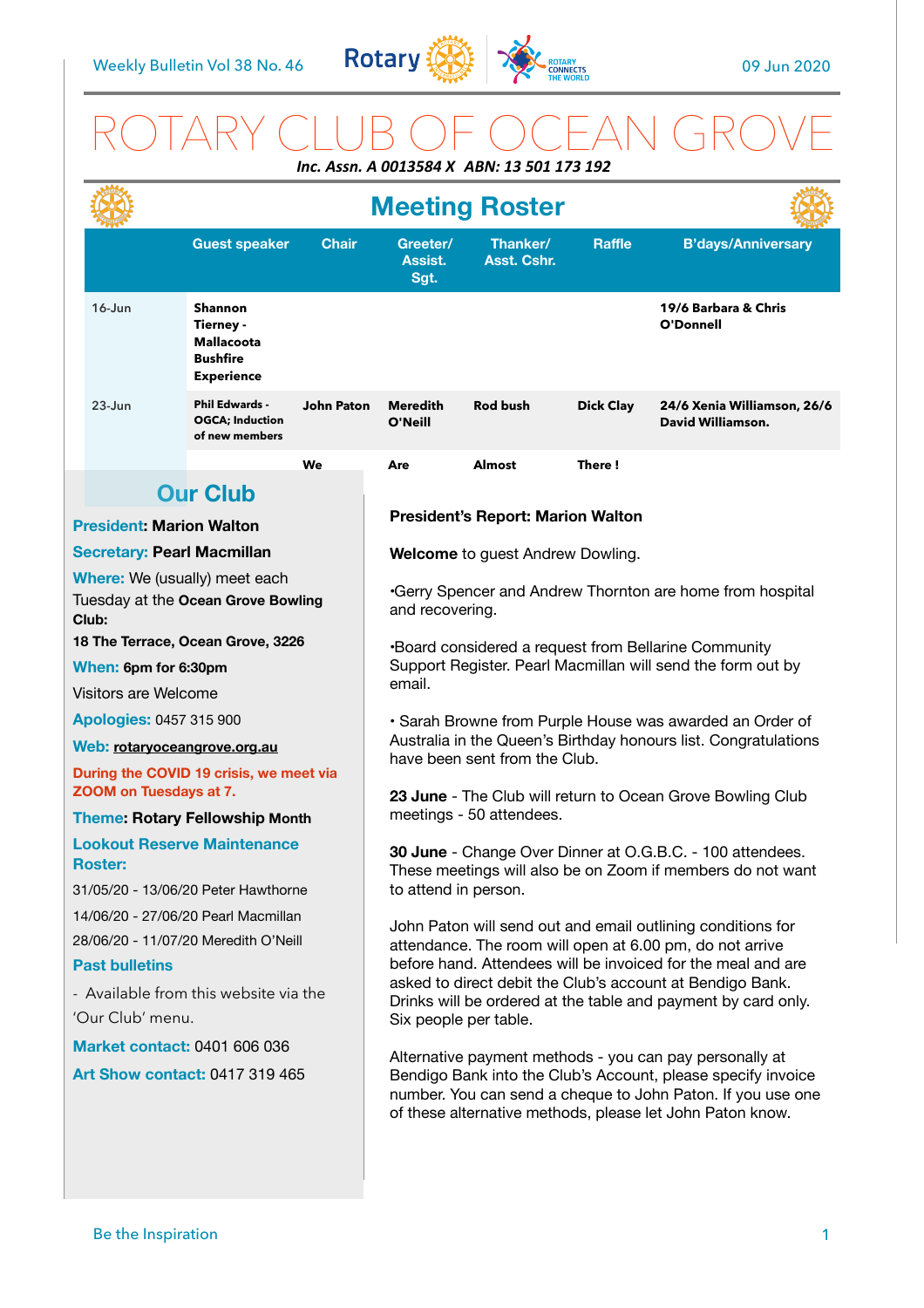## Members: Coming Events:

Saying of the week ….

I'd rather argue against a hundred

idiots, than have one agree with me.

## Humour ….

Doctor says to his patient: "Your liver results are back. And frankly, they're very surprising considering that I only allowed one glass of wine per week."

The patient shrugs: "Do you really think you are the only doctor I am going to?"

…………………………………………………

## Links ……

[Rotary International](https://www.rotary.org): [www.rotary.org](http://www.rotary.org)

[Rotary District 9780](http://rotary9780.org): [www.rotary9780.org](http://www.rotary9780.org)

[Footy Tipping](http://www.footytips.com.au) [www.footytips.com.au](http://www.footytips.com.au)

## Please remember:

- APOLOGIES ARE NECESSARY! IF YOU ARE UNABLE TO ATTEND A MEETING. THOSE WHO DO NOT CONFORM WILL BE SENT A BILL, AS THE CLUB HAS TO PAY IF NO APOLOGY IS REGISTERED.
- Members are reminded if you have any used stamps, could you please pass them on to Martin Geerings.

**Breaking News** ….. literally, not figuratively !



Adrian Schmidt ventured on to his roof to do some work and came down via a most unexpected route ! He was helicoptered to Royal Melbourne where he is recuperating with bruised ribs and assorted other body parts.

Thankfully, no major damage. Best wishes for a speedy recovery !



YOU WERE RIGHT...

People don't land on their feet...

### **Reports:**

• Gordon King advised they had applied to Foundation for a District Grant to help cover costs of installing the Sculpture at the Look out Reserve.

• John Calnin advised that members would not be issued with Raffle books this year but are encouraged to purchase some.

• Janet Alexander reminded Footy Tippers that AFL games start on Thursday night.

### **Guest Speaker: Margot Busch - Coastcare. Plight of the Hooded Plovers**

Margot has lived in Ocean Grove for 15 years and began helping with the preservation of the Hooded Plovers in 2013. Birdlife Australia runs a roster of volunteers to protect the Hooded Plovers during the breeding system. Volunteers should contact Birdlife Australia for training before going on the rosters. She showed a slideshow presentation with lots of lovey pictures of the birds. Ten years ago there were only 400 birds on the entire Victorian coast line. There are now 600. They are considered Vulnerable. The birds breed in the sand at the base of the dunes. They feed on the shoreline. They cannot perch and can be identified by their strong, bold colourful plumage. Do not confuse them with the larger, more aggressive Spurred Plover which is common.